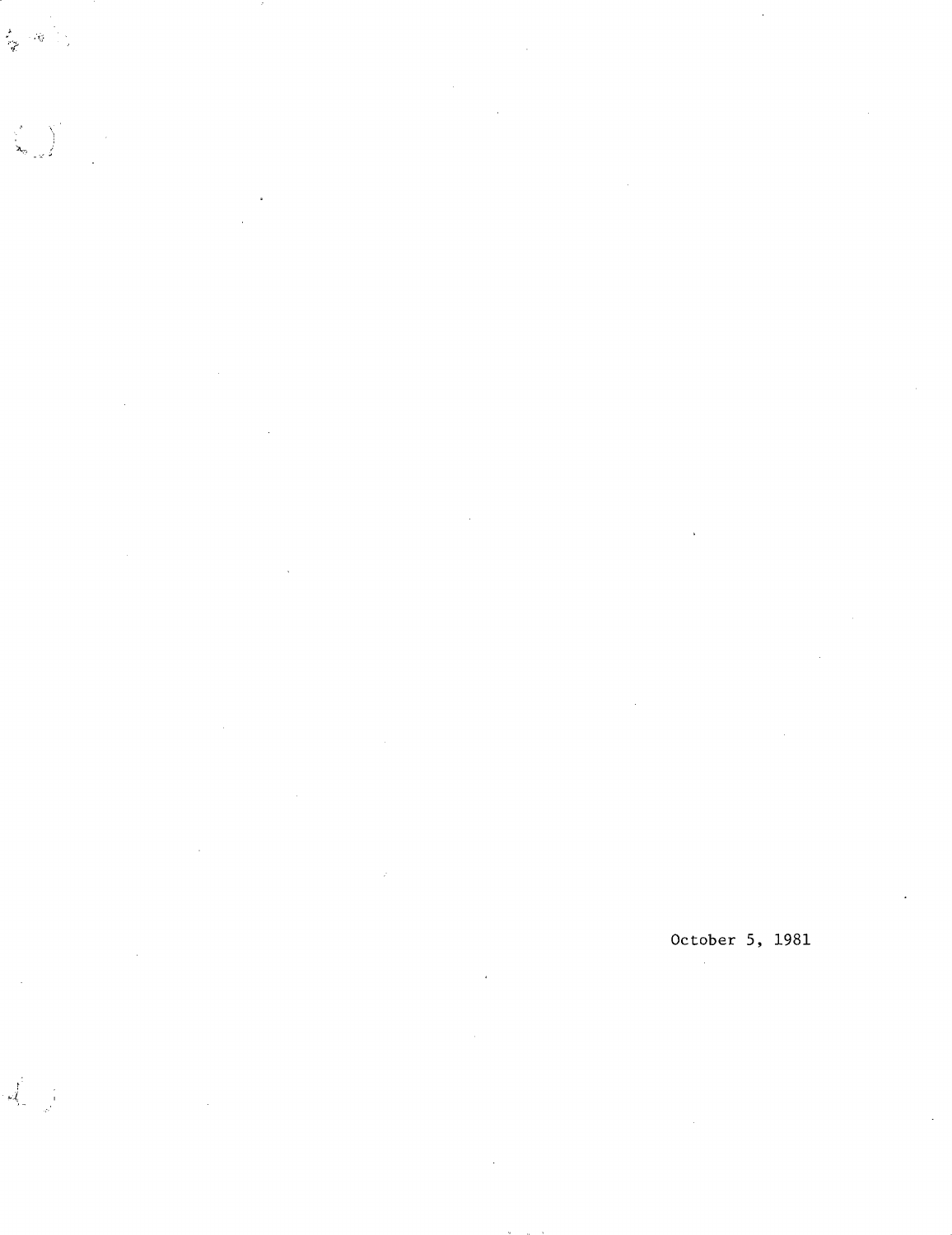The Minutes of the 68th Meeting of the Executive Committee of Science Faculty Council held on Monday, October 5, 1981 at 3:30 p.m. in Room 250 Allen Building.

Members Present: C.C. Bigelow, Chairman; Professors P.K. Isaac, N.E. Losey, D. McKinnon, N. Hunter, K. Stewart, K. Kocherlakota, T. Berry, R.G. Woods; Mr. H. Christianson; S. Catt, Secretary, R. Chabluk, Recording Secretary.

Regrets: N. Arnason

 $\boldsymbol{\cdot}$ 

Visitors: C. Prosk, D. Derenchuk

 $1)$ The minutes of the 67th meeting were approved on a motion by D. McKinnon (K. Stewart).

#### 2) Matters Arising

 $\mathcal{A}$  is a set of the set of the set of the set of the set of the set of the set of the set of the set of the set of the set of the set of the set of the set of the set of the set of the set of the set of the set of th

a) The discussion centered around English writing skills; there are courses available e.g. 4.091 and 4.200 but these are optional for Science students. Engineering has a technical writing course. Prof. Losey mentioned a suggestion she had heard of which would designate some sections of courses in first year as being useful for English essay writing. Students would be required to take such sections. This would, however, necessitate a rearrangement of first year programs. A member asked about an entrance exam in English writing and Prof. Losey responded that this is still being considered by a Senate Committee. The Chairman felt we should wait for the Committee's report and consider whether Science has some interest in an entrance exam.

b) Gold Medals

The Chairman explained that gold medals are awarded for each individual degree granted, for example Engineering awards gold medals, one for each department. Science has gold medals in Honours, 4 Year Major and General degrees.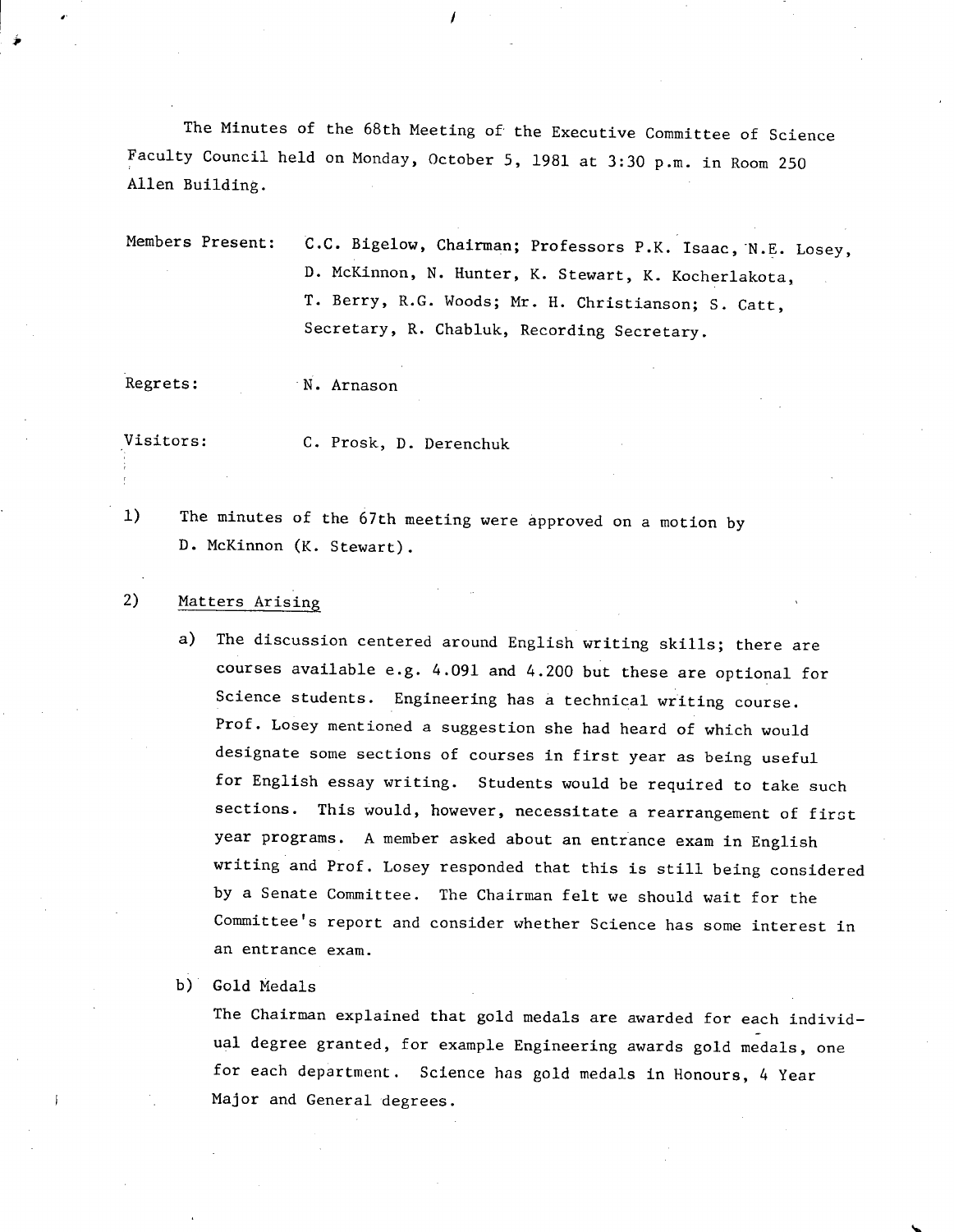The Chairman referred to a list (appended) of other awards and prizes to graduating students, noting that all departments except Botany and the Mathematical area had such awards.

-2-

Prof. McKinnon asked whether consideration had been given to awarding silver rather than gold medals in General and 4 Year Major; he felt they did not compare to an honours degree.

Dean Bigelow pointed out that one department now has 60% of Honours students in the faculty; this department would likely get most of the gold medals. He suggested that the awarding of prizes by individual departments could be looked into and it was agreed he should canvass them.

Dean Bigelow also reported that Dr. Henry said the cost of the gold medals reduced the scholarship and prize money available, so prizes may be preferable to medals.

# Disbandment of Advisory Committee on Co-operative Programs

Prof. Losey summarized the work of the Committee and said while there is some ongoing work to be done, this could be co-ordinated by the Dean's office. She moved (Hunter) that

"the Committee be disbanded". CARRIED.

#### 4) Four Year Major Regulations

This breaks down to two changes:

a) That students be allowed to enter the program with 24 hours of credit on the recommendation of the Department. The Student Standing Committee has always agreed to such, but would not wish to have the 4 Year Major declarable without the Department's recommendation. Prof. Losey moved (K. Stewart) that:

> "A student can have a six credit hour deficiency but still declare a major on recommendation by the Department." CARRIED.

It was agreed the General Calendar should contain a notation to that effect.

b) The Student Standing Committee has had all cases involving failed courses referred to it for continuation in the 4 Year Major. There is no need for it to take any action unless there are more than 18

3)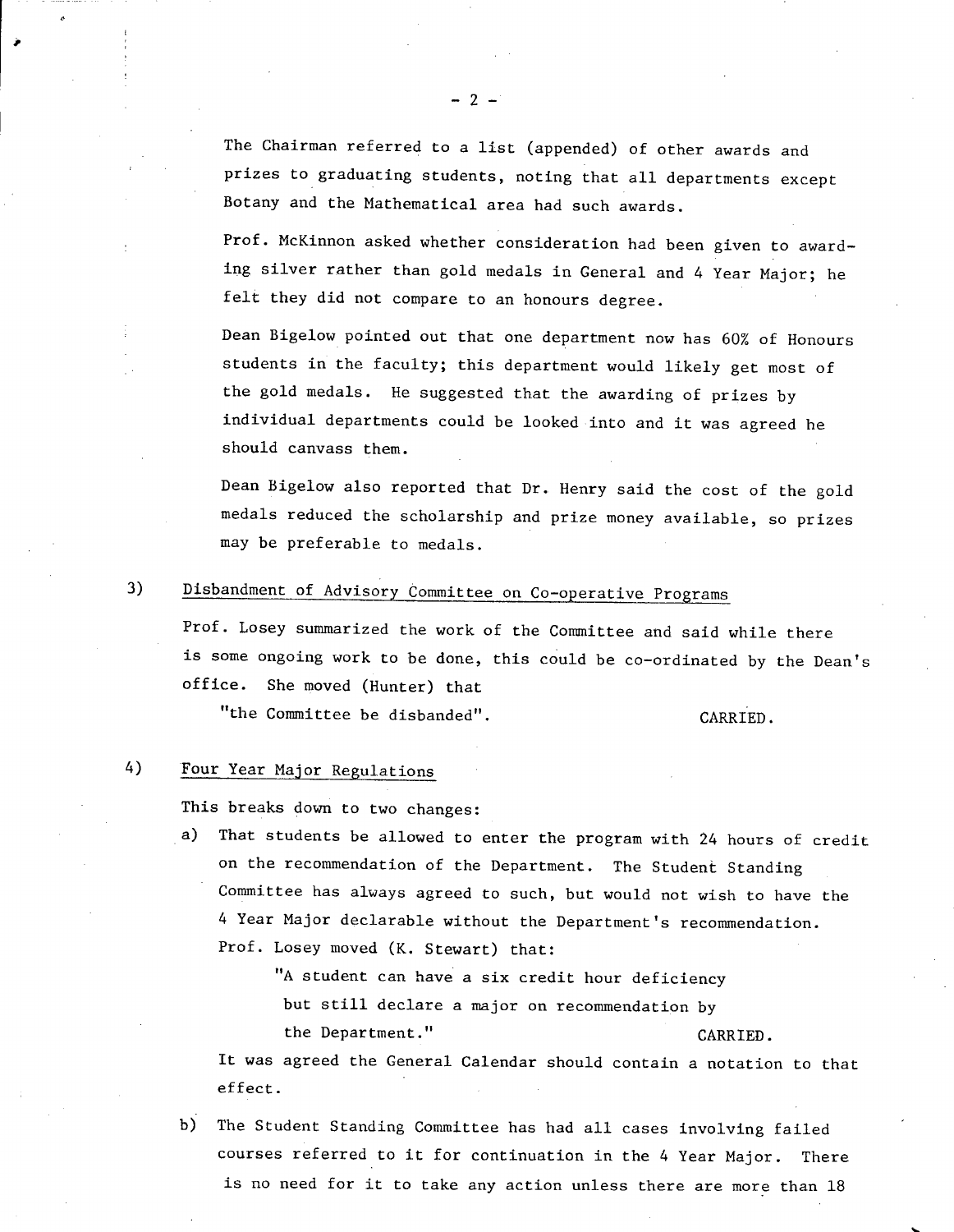hours of failed credit. The Dean's Office monitors this as required. Prof. Losey moved (K. Stewart) that:

> "the sentence 'All cases involving failed courses shall be referred to the Committee on Student Standing' be deleted from the General Calendar entry on 'Continuation in the four-year Major'."

> > CARRIED.

## 5) Proposed Course Changes

Dean Bigelow turned this item on Course Changes over to Dean Losey, who was to take the Committee through the course changes department by department. A replacement section was handed out for the Physics Department.

Botany - Moved by Dean Losey (Hunter), CARRIED.

Biology - Moved by Dean Losey (K. Stewart), CARRIED.

Chemistry - Dean Losey pointed out a typographical error, page 2 of the Chemistry Dept. course changes: under 2.220, 4th line of course description, "interconnections" should read "interconversjons".

Moved by Dean Losey (McKinnon), CARRIED.

Computer Science - Following some discussion with concerns being expressed about co- and pre-requisites and waiving of these, the proposals were approved on a motion by Dean Losey (Christianson). CARRIED.

Earth Sciences - Moved by Dean Losey (Hunter), CARRIED.

Mathematics - Moved by Dean Losey (Christianson), CARRIED, with amendment (Woods) to prerequisites to Math 234, 235 and 237: "Credit in Math 139, Applied Math 143 and Math 149 with at least a B in 149."  $NOT$   $OAP-RR$  IED Microbiology - Moved by Dean Losey (K. Stewart), CARRIED.

 $3 -$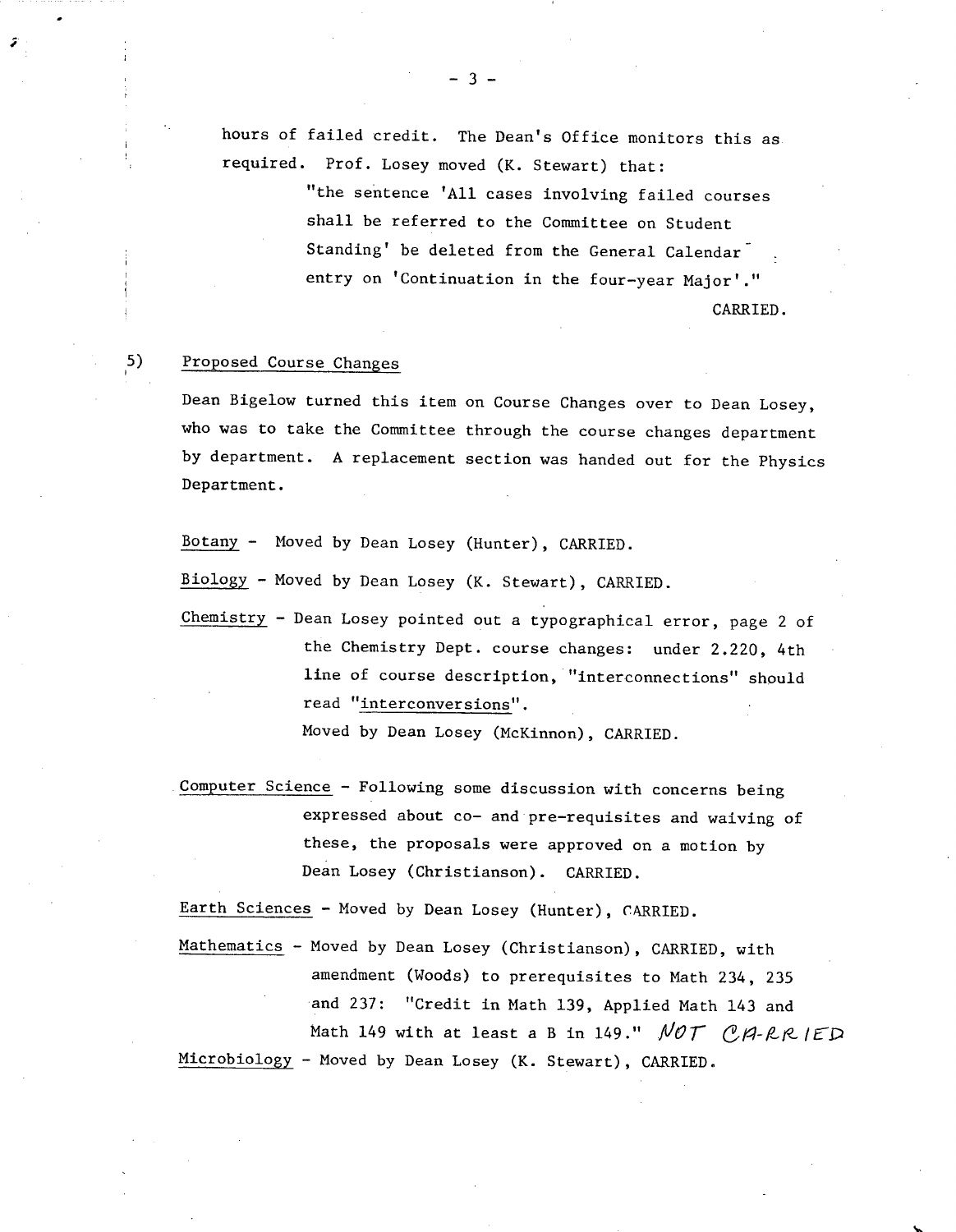Physics - Moved by Dean Losey (Hunter), CARRIED.

Statistics - Moved by Dean Losey (Kocherlakota), CARRIED.

Zoology - Moved by Dean Losey (K. Stewart), CARRIED.

Honours Genetics Program - Moved by Dean Losey (K. Stewart), CARRIED.

Courses Offered in Other Faculties and Schools Acceptable for Credit in the Faculty of Science:

Fac. of Administrative Studies, Dept. of Actuarial and Business Mathematics - course  $10.343$  - Moved by Dean Losey (Berry), CARRIED.

Courses which form the Administrative Studies Minor Program - Moved by Dean Losey,  $CARRIED$ .

School of Physical Education - course  $57.140$  - Moved by Dean Losey (K. Stewart): 1 in favour

3 opposed DEFEATED

## 6) Other Business

Dr. Woods raised the question of whether it would be possible to provide a scholarship in the form of a fee waiver for high school students who were winners of various contests sponsored by departments in Science, e.g. Maths, Physics, Chemistry, etc. Since these bright students receive only a \$150 rebate on tuition here, we lose them to other universities which provide full scholarships. Dean Bigelow promised to investigate this question and report at the next meeting.

Dean Losey presented for information the fact that Senate Admissions has approved Computer Science 305 as fulfilling one of the 300-level entrance requirements.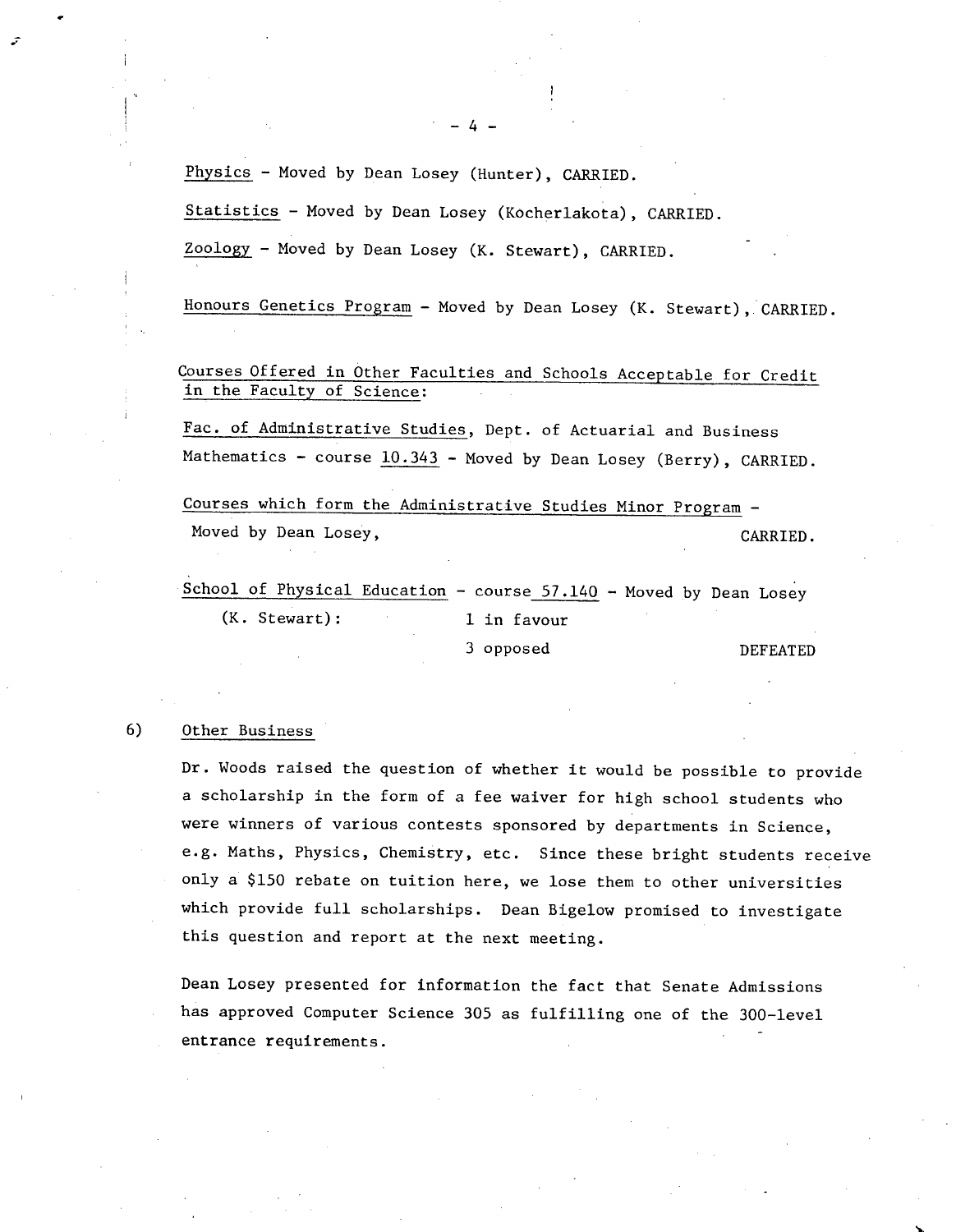Dean Bigelow informed the members present that the Department of Transport (Canada-wide) has asked Continuing Education to offer a service similar to that provided for members of the military who are obtaining science degrees. The DOT would like to use the University of Manitoba as a centre or home university for their people from all over the country because of its central location. This would be advantageous to us in that we would establish good connections with people involved in research with the DOT and that we would increase numbers of students.

Carol Prosk, who has replaced Vic Taylor, was introduced to the members present.

Dr. Wood requested enrollment figures. Dean Bigelow responded that it was up by 20 to 24%; and that the Faculty of Science had provided about \$350,000 more in tuition fees, of which we had got back just under \$100,000. An attempt would be made to obtain more. Dean Bigelow had asked heads to tell him as quickly as possible about hardships created by underfunding. (The central administration is trying to use, the funds generated to clear up what they say was a deficit budget prepared last spring.)

Dr. McKinnon suggested faculty members might try to find ways to publicize the "emergency" need for more money by involving students in demonstrations, etc.

Dr. Bigelow said that he would mention our need for more funding at the next Faculty Council meeting.

The meeting adjourned at 5:10 p.m.

-5-